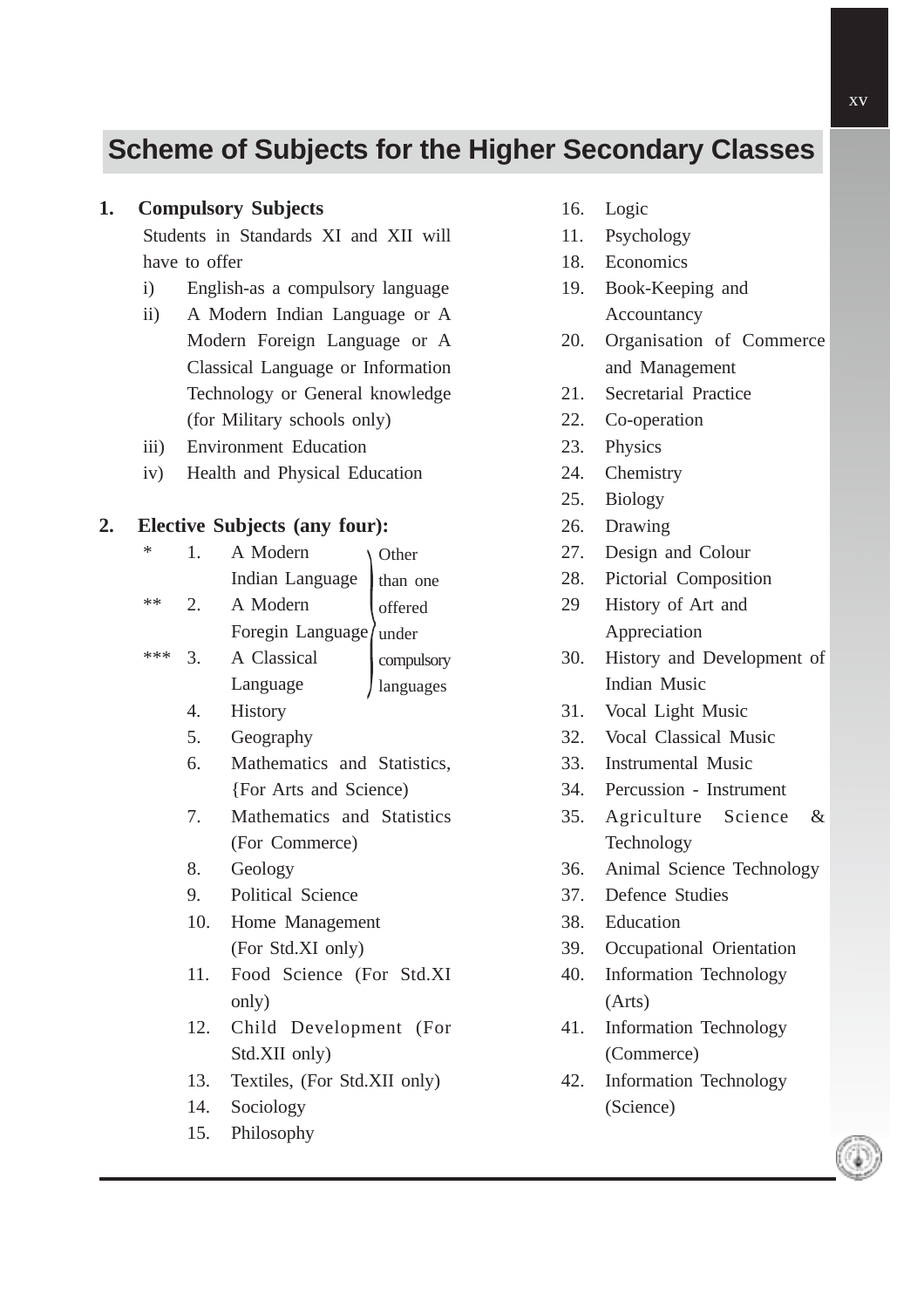43. General Knowledge (For Military schools)

#### **\* Modern Indian Languages**

- 1. Marathi
- 2. Hindi
- 3. Gujarati
- 4. Urdu
- 5. Kannada
- 6. Tamil
- 7. Telugu
- 8. Malayalam
- 9. Sindhi
- 10. Bengali
- 11. Punjabi

#### **\*\* Modern Foreign Languages**

- 1. German
- 2. French
- 3. Russian
- 4. Japanese

#### **\*\*\* Classical Languages**

- 1. Sanskrit
- 2. Pali
- 3. Ardhamagadhi
- 4. Persian
- 5. Arabic
- 6. Avesta-Pahlavi

#### **3. Medium of Instruction**

Any one of the following languages can be adopted as the medium of instruction.

- 1. English
- 2. Marathi
- 3. Hindi
- 4. Guiarati
- 5. Urdu
- 6 Sindhi
- 7. Kannada
- **4.** The standard of passing in each subject should be 35 percent and a student will have to pass in all the seven subjects.

#### **Note :**

.

"A bonafide foreign candidate residing in India for temporary period not exceeding two academic years and seeking admission in Std.XI or Std.XIl shall be permitted to offer Arabic or Persian under elective group, as a Modern Foreign Language, under compulsory group. Such permission shall be given after scrutiny of each case on its merits, by the concerned Divisional Board."

经合金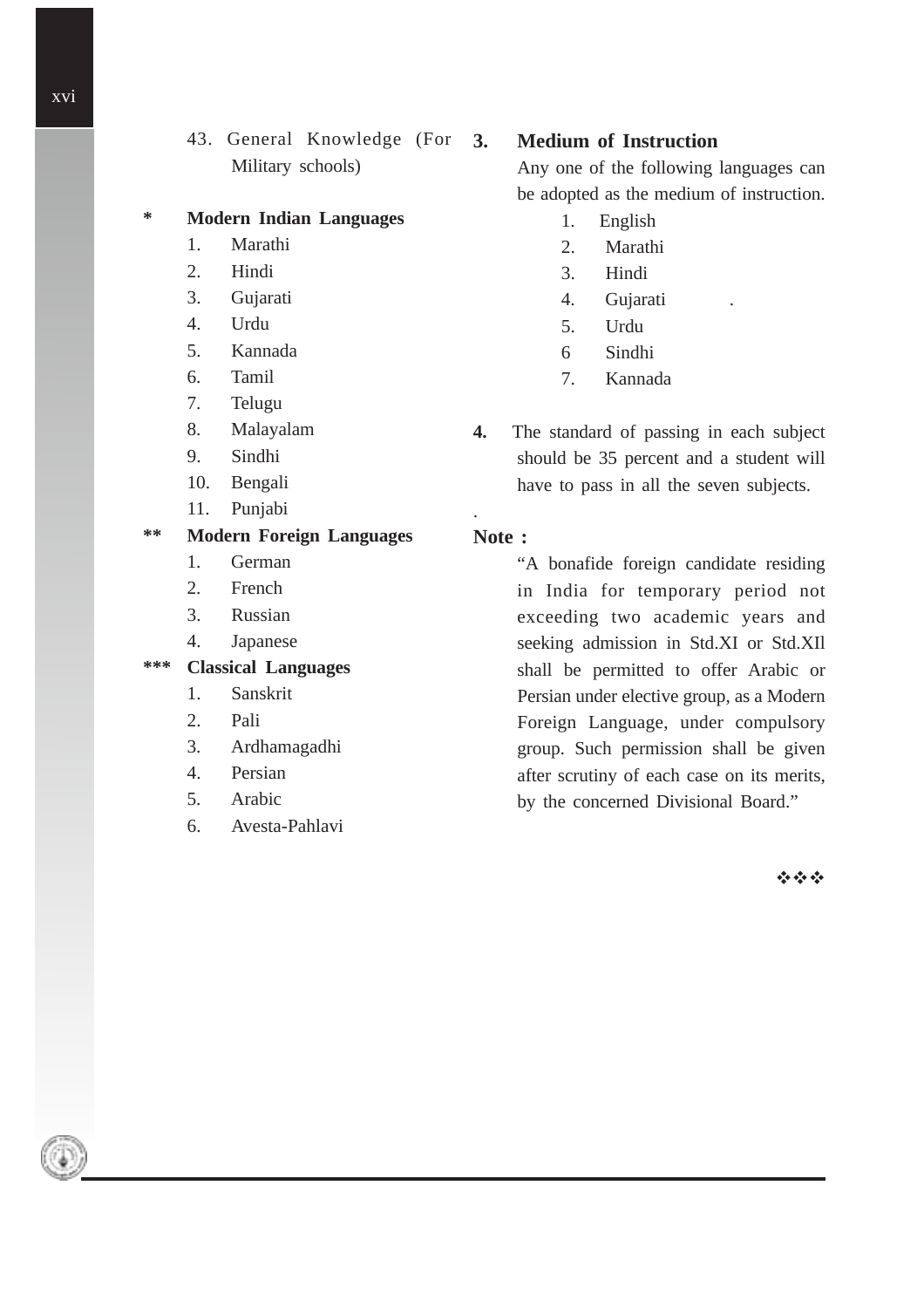# **Languages : Scheme of Evaluation English**

## **Written Test**

| Sr.No. | Unit          | Std. XI and XII (Marks) |
|--------|---------------|-------------------------|
| 1.     | Prose         | 25                      |
| 2.     | Poetry        | 8                       |
| 3.     | Grammar       | 12                      |
| 4.     | Writing       | 27                      |
| 5.     | Rapid Reading | 08                      |
|        | <b>Total</b>  | 80                      |

### **Oral Test**

| I. | Listening                | 06 |
|----|--------------------------|----|
| 2. | Loud reading             | 04 |
| 3. | Speaking<br>Conversation | 05 |
| 4. |                          | 05 |
|    | <b>Total</b>             | 20 |

# **Modern Indian Languages**

|  | 1. Marathi 2. Hindi 3. Urdu |                                                                   | 4. Gujarati 5. Kannada |  |
|--|-----------------------------|-------------------------------------------------------------------|------------------------|--|
|  |                             | 6. Tamil 7. Telugu 8. Malayalam 9. Sindhi 10. Punjabi 11. Bengali |                        |  |

## **Written Test**

| Sr.No. | Unit          | Std. XI and XII (Marks) |
|--------|---------------|-------------------------|
| 1.     | Prose         | 22                      |
| 2.     | Poetry        | 18                      |
| 3.     | Grammar       | 10                      |
| 4.     | Writing       | 20                      |
| 5.     | Rapid Reading | 10                      |
|        | <b>Total</b>  | 80                      |

# **Oral Test**

| Ī. | Listening                | 06        |
|----|--------------------------|-----------|
| 2. | Loud reading             | 04        |
| 3. | Speaking<br>Conversation | 05        |
| 4. |                          | 05        |
|    | <b>Total</b>             | <b>20</b> |

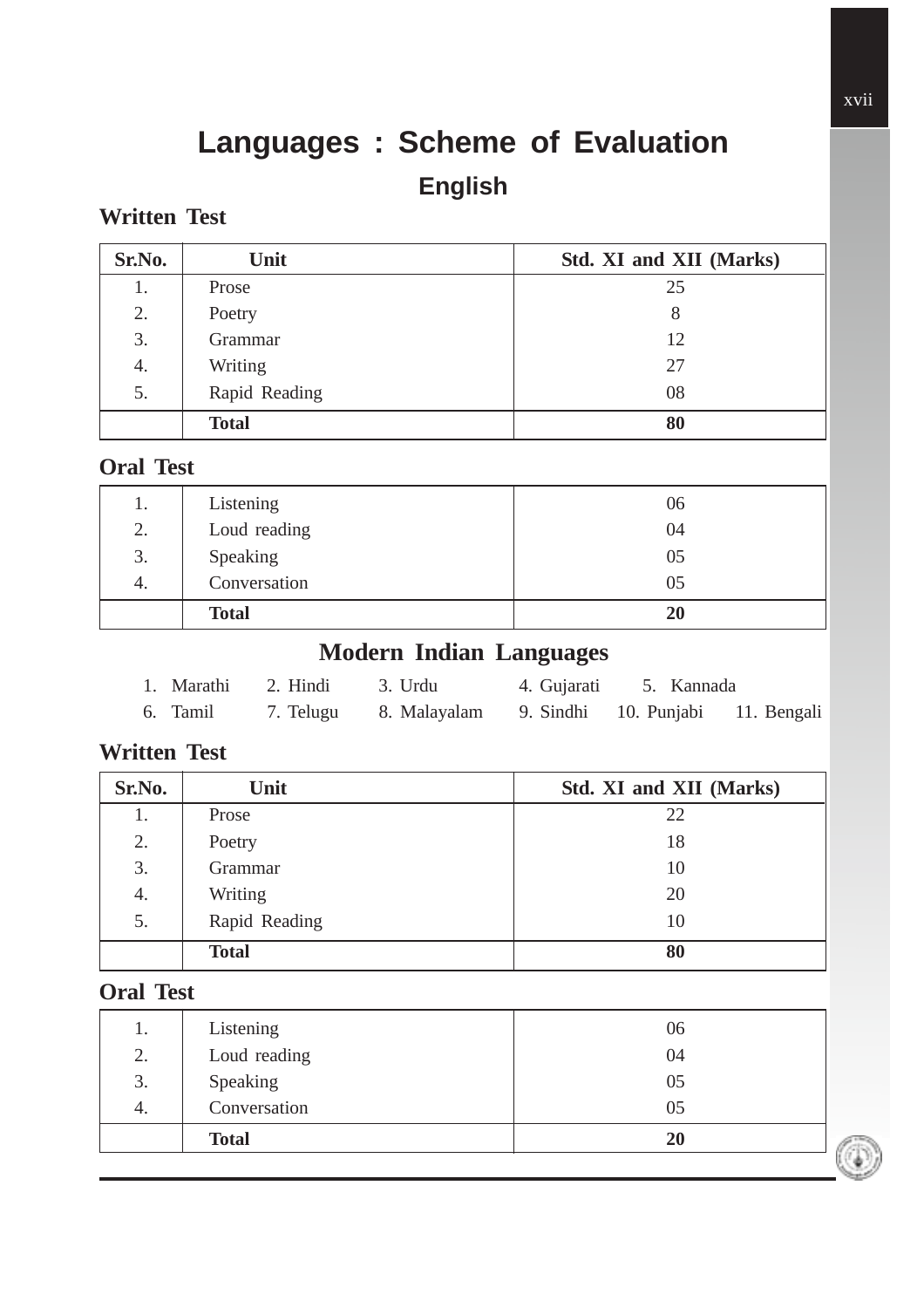# **Classical Language**

1. Sanskrit 2. Pali 3. Ardhamagadhi 4. Persian 5. Arabic

6. Avesta-Pahalavi

## **Written Test**

| Sr.No. | Unit          | Std. XI and XII (Marks) |
|--------|---------------|-------------------------|
| 1.     | Prose         | 30                      |
| 2.     | Poetry        | 20                      |
| 3.     | Grammar       | 15                      |
| 4.     | Writing       | 10                      |
| 5.     | Rapid Reading | 05                      |
|        | <b>Total</b>  | 80                      |

# **Oral Test**

| Ī. | Listening                | 05 |
|----|--------------------------|----|
| 2. | Loud reading             | 05 |
| 3. | Speaking<br>Conversation | 05 |
| 4. |                          | 05 |
|    | <b>Total</b>             | 20 |

# **Modern Foreign Language**

|  | 1. French |  | 2. German |  | 3. Russian |  | 4. Japanese |
|--|-----------|--|-----------|--|------------|--|-------------|
|--|-----------|--|-----------|--|------------|--|-------------|

## **Written Test**

| Sr.No. | Unit          | Std. XI and XII (Marks) |
|--------|---------------|-------------------------|
| 1.     | Prose         | 15                      |
| 2.     | Poetry        | --                      |
| 3.     | Grammar       | 40                      |
| 4.     | Writing       | 10                      |
| 5.     | Rapid Reading | 15                      |
|        | <b>Total</b>  | 80                      |

# **Oral Test**

| ī. | Listening    | 04        |
|----|--------------|-----------|
| 2. | Loud reading | 06        |
| 3. | Speaking     | 05        |
| 4. | Conversation | 05        |
|    | <b>Total</b> | <b>20</b> |

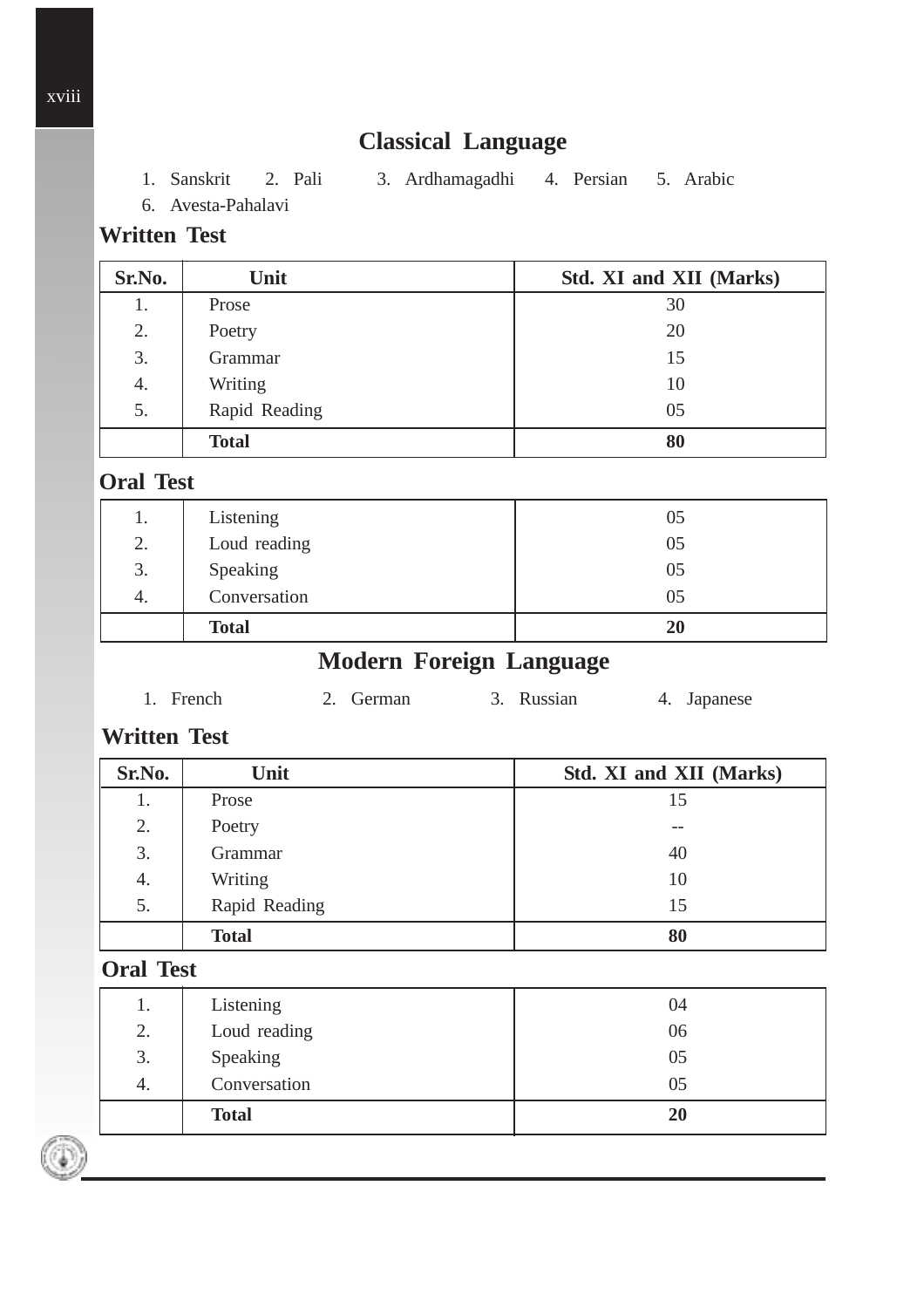Allotment of periods (per week) for Standards XI and XII **Allotment of periods (per week) for Standards XI and XII** Total working days 230 in an academic year **Total working days 230 in an academic year**

|                             | Total                                                                                                                 |          | 38                             | 46                             |
|-----------------------------|-----------------------------------------------------------------------------------------------------------------------|----------|--------------------------------|--------------------------------|
|                             | One of the<br>Health and<br>following<br>Education<br>Physical<br>N.C.C<br>${\rm N.S.S.}$                             |          | $\overline{\mathcal{C}}$       |                                |
|                             | Elective<br>Subjects<br>(Four)                                                                                        |          | 6 periods each<br>$(6x4 = 24)$ | 8 periods each<br>$(8x4 = 32)$ |
|                             | Environment<br>Education*                                                                                             |          | $\mathbin{\sim}$               | ᠭ                              |
|                             | A Classical Language<br>A Modern Foreign<br>A Modern Indian<br>Language<br>OR<br>Language<br>$\overline{\mathcal{C}}$ | Tutorial |                                |                                |
| Compulsory Subjects (Three) |                                                                                                                       | Lectures | 4                              |                                |
|                             |                                                                                                                       |          |                                |                                |
|                             | English                                                                                                               | Lectures |                                |                                |
|                             | Faculty                                                                                                               |          |                                | Science                        |
|                             | Sr.<br>No.                                                                                                            |          |                                | $\overline{1}$                 |

N.B.:- 1. The subjects involving practicals should have 4 periods for theory, 3 periods for practicals and 1 period for tutorial. **N.B.:-** 1. The subjects involving practicals should have 4 periods for theory, 3 periods for practicals and 1 period for tutorial.

- \* The subject Environment Education is Compulsory to students of all faculties, i.e. Arts. Commerce. Science, Bifocal 2. \* The subject Environment Education is Compulsory to students of all faculties, i.e. Arts. Commerce. Science, Bifocal Vocational and Minimum Competency Based Vocational Courses. Vocational and Minimum Competency Based Vocational Courses.  $\overline{\mathcal{C}}$
- \*\* The subject Information Technology (IT) is optional to Second Language (i.e. A Modern Indian Language or A Modern 3. \*\* The subject Information Technology (IT) is optional to Second Language (i.e. A Modern Indian Language or A Modern Foreign Language or A Classical Language) Foreign Language or A Classical Language)  $\dot{\infty}$
- The subject Information Technology is also included in the group of Elective Subjects. 4. The subject Information Technology is also included in the group of Elective Subjects.  $\vec{r}$
- The subject Information Technology has 8 periods per week (5 periods for Theory and 3 periods for Practicals) 5. The subject Information Technology has 8 periods per week (5 periods for Theory and 3 periods for Practicals)  $\dot{\delta}$
- \*\* For the students of Military schools only, the subject General Knowledge is optional to Second Language (i.e. A Modern 6. \*\* For the students of Military schools only, the subject General Knowledge is optional to Second Language (i.e. A Modern Indian Language or A Modern Foreign Language or A classical Language) and it has 6 periods per week. Indian Language or A Modern Foreign Language or A classical Language) and it has 6 periods per week.  $\acute{\circ}$

T